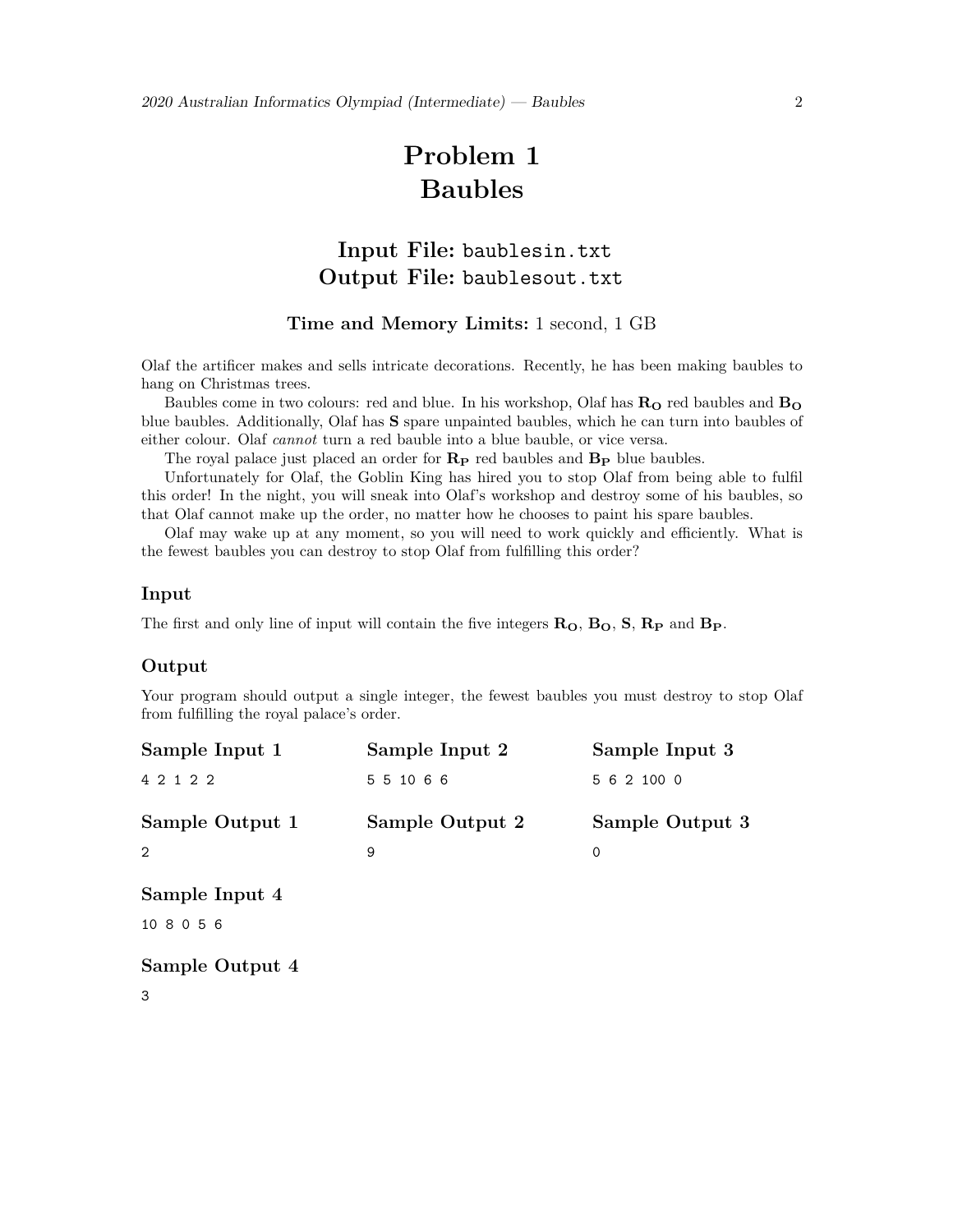## **Explanation**

In the first sample input, Olaf has  $\mathbf{R}_{\mathbf{O}} = 4$  red baubles,  $\mathbf{B}_{\mathbf{O}} = 2$  blue baubles and  $\mathbf{S} = 1$  spare bauble. The royal palace would like Olaf to make  $\mathbf{R}_P = 2$  red baubles and  $\mathbf{B}_P = 2$  blue baubles.

If you destroy Olaf's one spare bauble and one of his blue baubles, then Olaf will be left with 4 red baubles and 1 blue bauble. Clearly, this is not enough for Olaf to make the  $\mathbf{B_P} = 2$  blue baubles requested by the palace.

This involves destroying 2 baubles, which is the minimum possible.



In the second sample input, Olaf has  $R_0 = 5$  red baubles,  $B_0 = 5$  blue baubles and  $S = 10$ spare baubles. The royal palace would like Olaf to make  $\mathbf{R}_P = \mathbf{6}$  red baubles and  $\mathbf{B}_P = \mathbf{6}$  blue baubles.

If you destroy nine of Olaf's spare baubles, then Olaf will be left with 5 red baubles, 5 blue baubles and 1 spare bauble. It doesn't matter what colour Olaf paints his spare bauble, Olaf will not be able to fulfil the royal palace's order.

This involves destroying 9 baubles, which is the minimum possible.



In the third sample input, Olaf has  $R_0 = 5$  red baubles,  $B_0 = 6$  blue baubles and  $S = 2$ spare baubles. The royal palace would like Olaf to make  $\mathbf{R}_P = 100$  red baubles and  $\mathbf{B}_P = 0$  blue baubles.

Olaf is already unable to fulfil the royal palace's order, so you do not have to destroy any baubles. So the answer is 0.

In the fourth sample input, Olaf has  $\mathbf{R}_{\mathbf{O}} = 10$  red baubles,  $\mathbf{B}_{\mathbf{O}} = 8$  blue baubles and  $\mathbf{S} = 0$ spare baubles. The royal palace would like Olaf to make  $\mathbf{R}_P = 5$  red baubles and  $\mathbf{B}_P = 6$  blue baubles.

If you destroy three of Olaf's blue baubles, then Olaf will be left with 10 red baubles and 5 blue baubles. Clearly, this is not enough for Olaf to make the  $\mathbf{B}_P = \mathbf{6}$  blue baubles requested by the palace.

This involves destroying 3 baubles, which is the minimum possible.